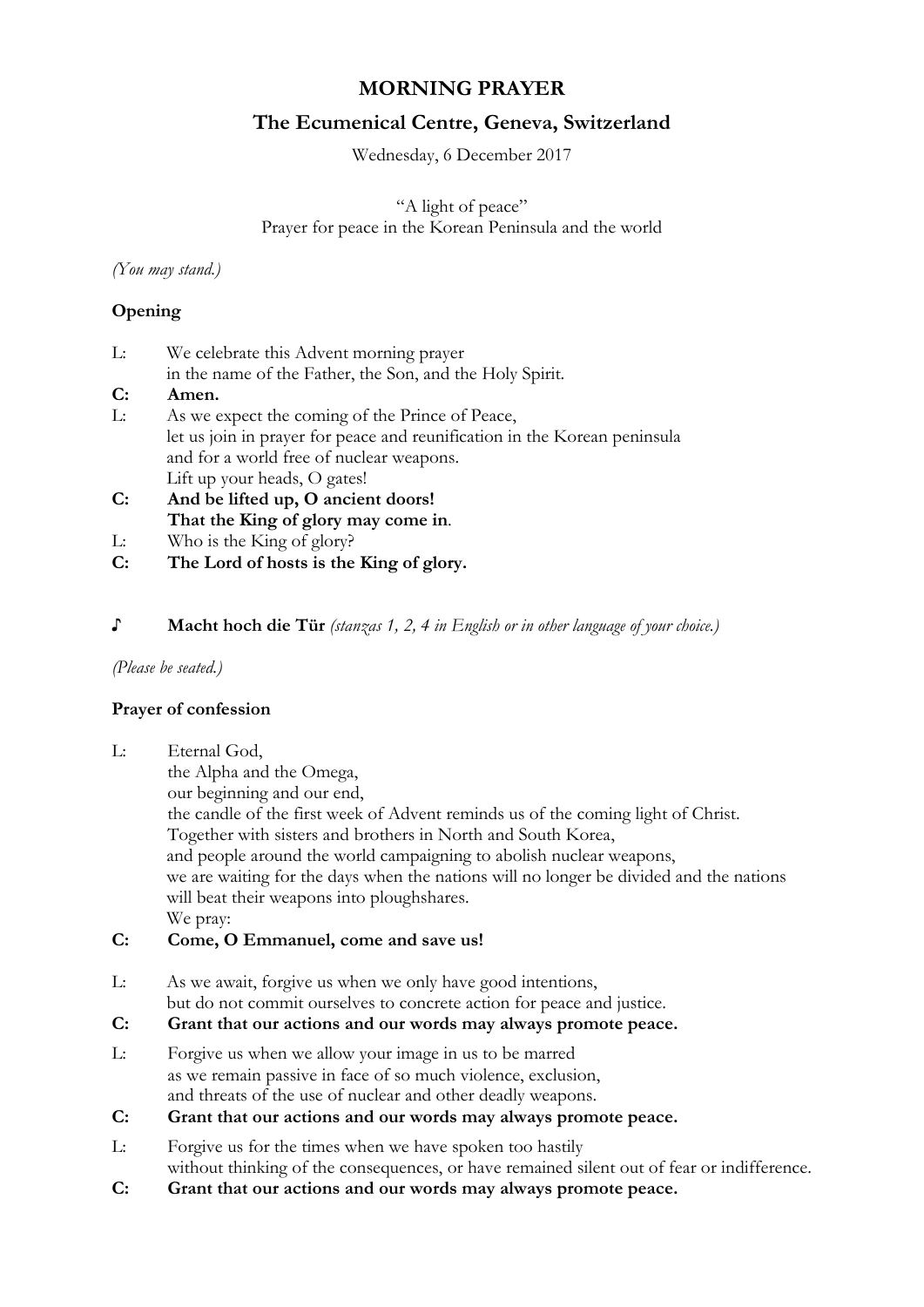L: Forgive us if we have failed to care for your world, to protect nature, the home you have given us the home of our ancestors and of our descendants. Help us to promote life and seek peace.

## **C: Grant that our actions and our words may always promote peace.**

*(adapted from Imagine: Peace, p. 52)*

L: Listen to God's words: Peace I leave with you; my peace I give to you. I do not give to you as the world gives. Do not let your hearts be troubled, and do not be afraid. (*John 14:27)*

**C: Thanks be to God.**

## **♪ O day of peace**

## **Scripture reading - Isaiah 11:1-9**

 $<sup>1</sup>$  A shoot shall come out from the stock of Jesse,</sup> and a branch shall grow out of his roots. 2 The spirit of the Lord shall rest on him,

 the spirit of wisdom and understanding, the spirit of counsel and might, the spirit of knowledge and the fear of the Lord.

<sup>3</sup> His delight shall be in the fear of the Lord.

He shall not judge by what his eyes see, or decide by what his ears hear;

<sup>4</sup> but with righteousness he shall judge the poor, and decide with equity for the meek of the earth;

he shall strike the earth with the rod of his mouth, and with the breath of his lips he shall kill the wicked.

<sup>5</sup> Righteousness shall be the belt around his waist, and faithfulness the belt around his loins.

<sup>6</sup> The wolf shall live with the lamb,

the leopard shall lie down with the kid,

the calf and the lion and the fatling together,<br>and a little child shall lead them.

 $\frac{7}{1}$  The cow and the bear shall graze, their young shall lie down together;<br>and the lion shall eat straw like the ox.

 $\delta$ <sup>8</sup> The nursing child shall play over the hole of the asp, and the weaned child shall put its hand on the adder's den.

<sup>9</sup> They will not hurt or destroy

on all my holy mountain;

for the earth will be full of the knowledge of the Lord as the waters cover the sea.

*(You may stand.)*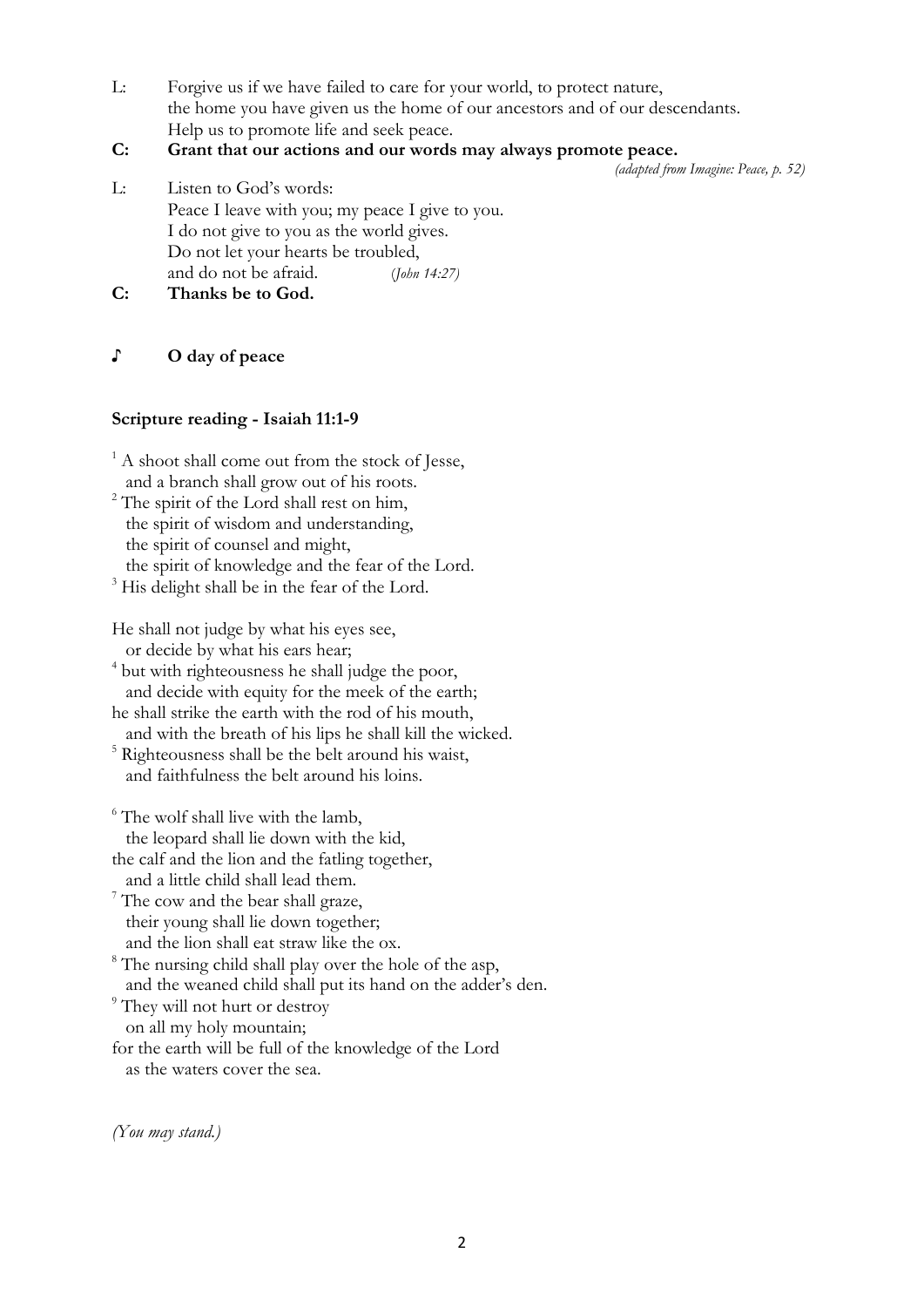

### **Scripture reading - Matthew 3:1-3, 7-10**

<sup>3</sup>In those days John the Baptist appeared in the wilderness of Judea, proclaiming, <sup>2</sup>Repent, for the kingdom of heaven has come near.<sup>\*</sup> This is the one of whom the prophet Isaiah spoke when he said,

'The voice of one crying out in the wilderness:

"Prepare the way of the Lord,

make his paths straight."'

[W]hen he saw many Pharisees and Sadducees coming for baptism, he said to them, 'You brood of vipers! Who warned you to flee from the wrath to come? <sup>8</sup>Bear fruit worthy of repentance. 9 Do not presume to say to yourselves, "We have Abraham as our ancestor"; for I tell you, God is able from these stones to raise up children to Abraham. 10Even now the axe is lying at the root of the trees; every tree therefore that does not bear good fruit is cut down and thrown into the fire.

#### **♪ Halelu, Haleluja**



#### **Prayer for peace in Korean Peninsula and the world**

L: God of life, lead us to justice and peace! So we prayed when we were gathered in Busan, Korea, 4 years ago, so we pray today when we are hearing the threats of war in the Korean peninsula.

*(During the singing, a candle is brought in and put in the middle of the Advent wreath. Lit the candle with the fire from the Advent candle. Everyone is then invited to have her/his candle lit as well.)*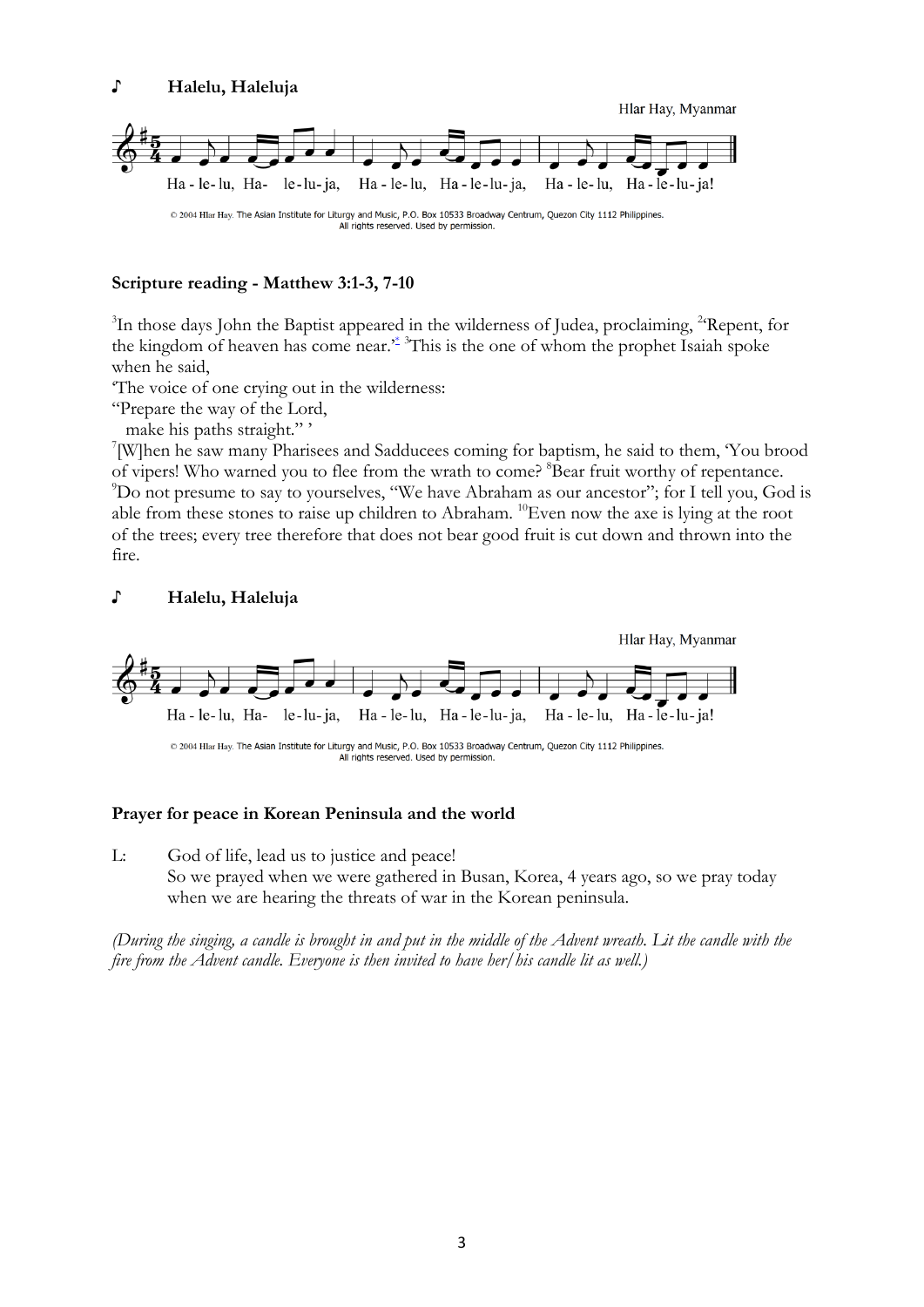Geonyong Lee, Korea



*(After all candles are lit, the leader continues to pray.)*

- L: God of light, lead us to justice and peace! So we pray when we start our Advent season, expressing our expectations to the light of the world that has come to us in Jesus Christ, the Prince of Peace.
- **♪ Ososŏ**

Come now, O God of peace, we are your people; pour out your Spirit that we be one body.

L: God of hope, lead us to justice and peace! So we pray when we see the realities of injustices and unsolved conflicts being extended and expanded, even becoming enormous, when we see how the horizon gets filled with worries for the future of the people of Korea.

#### **♪ Ososŏ**

Come now, O God of hope, we are your people; pour out your Spirit that we be one body.

L: God, Father, Son and Holy Spirit, the giver of all life, our saviour and comforter, give the people of Korea peace, and give peace to all peoples all over the world.